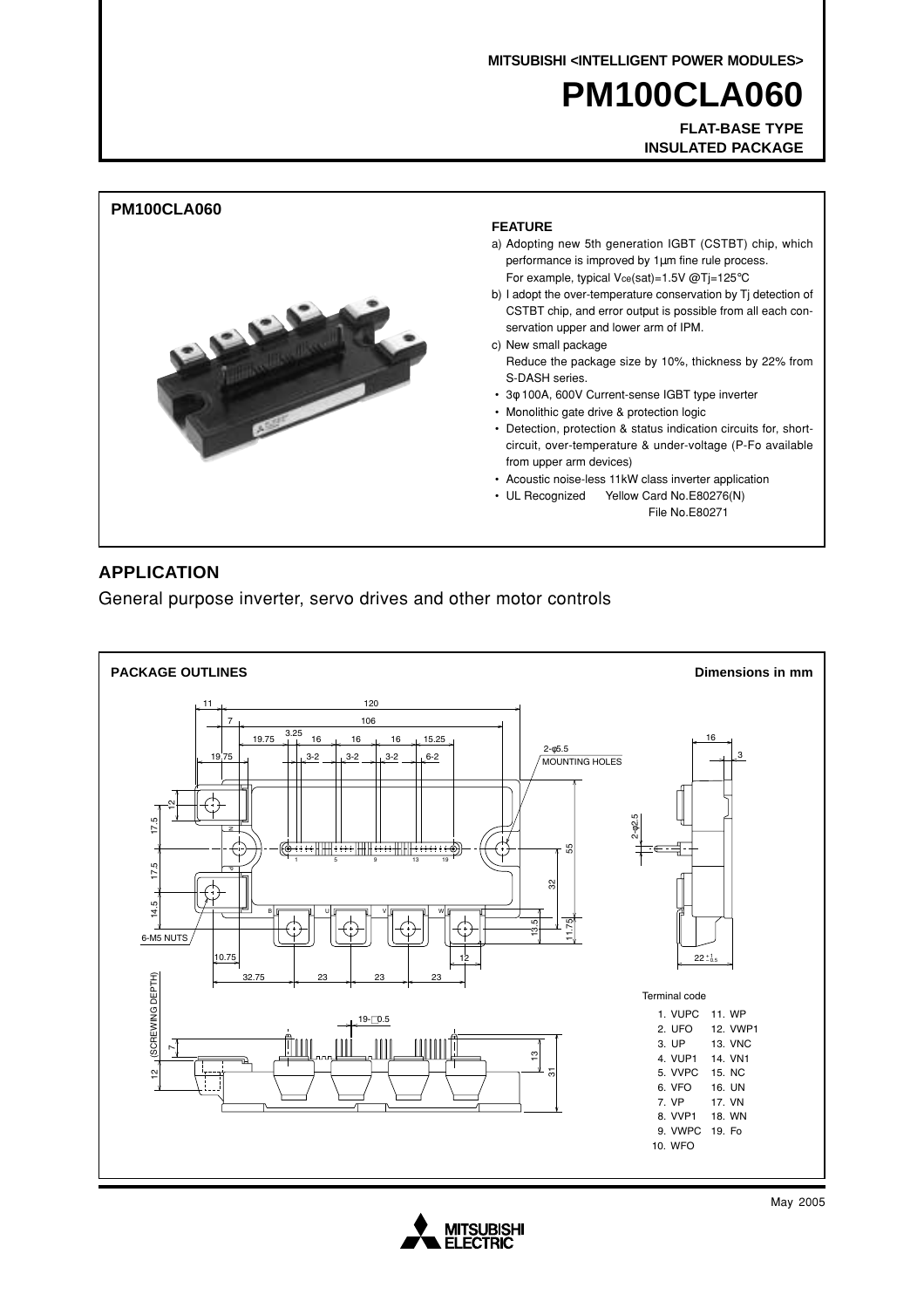#### **FLAT-BASE TYPE INSULATED PACKAGE**



# **MAXIMUM RATINGS** (Tj = 25°C, unless otherwise noted)

| <b>INVERTER PART</b> |
|----------------------|
|----------------------|

| Symbol      | Parameter                    | Condition                     | Ratings         | Unit         |
|-------------|------------------------------|-------------------------------|-----------------|--------------|
| <b>VCES</b> | Collector-Emitter Voltage    | $VD = 15V$ . $VCIN = 15V$     | 600             | $\mathsf{V}$ |
| $\pm$ IC    | <b>Collector Current</b>     | $Tc = 25^{\circ}C$            | 100             | A            |
| ±ICP        | Collector Current (Peak)     | $Tc = 25^{\circ}C$            | 200             | A            |
| <b>Pc</b>   | <b>Collector Dissipation</b> | $Tc = 25^{\circ}C$<br>(Note-1 | 462             | W            |
|             | Junction Temperature         |                               | $-20 \sim +150$ | °C           |

#### **CONTROL PART**

| Symbol      | Parameter                          | Condition                                                      | Ratings | Unit |
|-------------|------------------------------------|----------------------------------------------------------------|---------|------|
| <b>VD</b>   | Supply Voltage                     | Applied between: VUP1-VUPC<br>VVP1-VVPC, VWP1-VWPC, VN1-VNC    | 20      |      |
| <b>VCIN</b> | Input Voltage                      | Applied between: UP-VUPC, VP-VVPC<br>WP-VWPC, UN . VN . WN-VNC | 20      |      |
| <b>VFO</b>  | <b>Fault Output Supply Voltage</b> | Applied between: UFO-VUPC, VFO-VVPC, WFO-VWPC<br>FO-VNC        | 20      |      |
| <b>IFO</b>  | <b>Fault Output Current</b>        | Sink current at UFO, VFO, WFO, FO terminals                    | 20      | mA   |

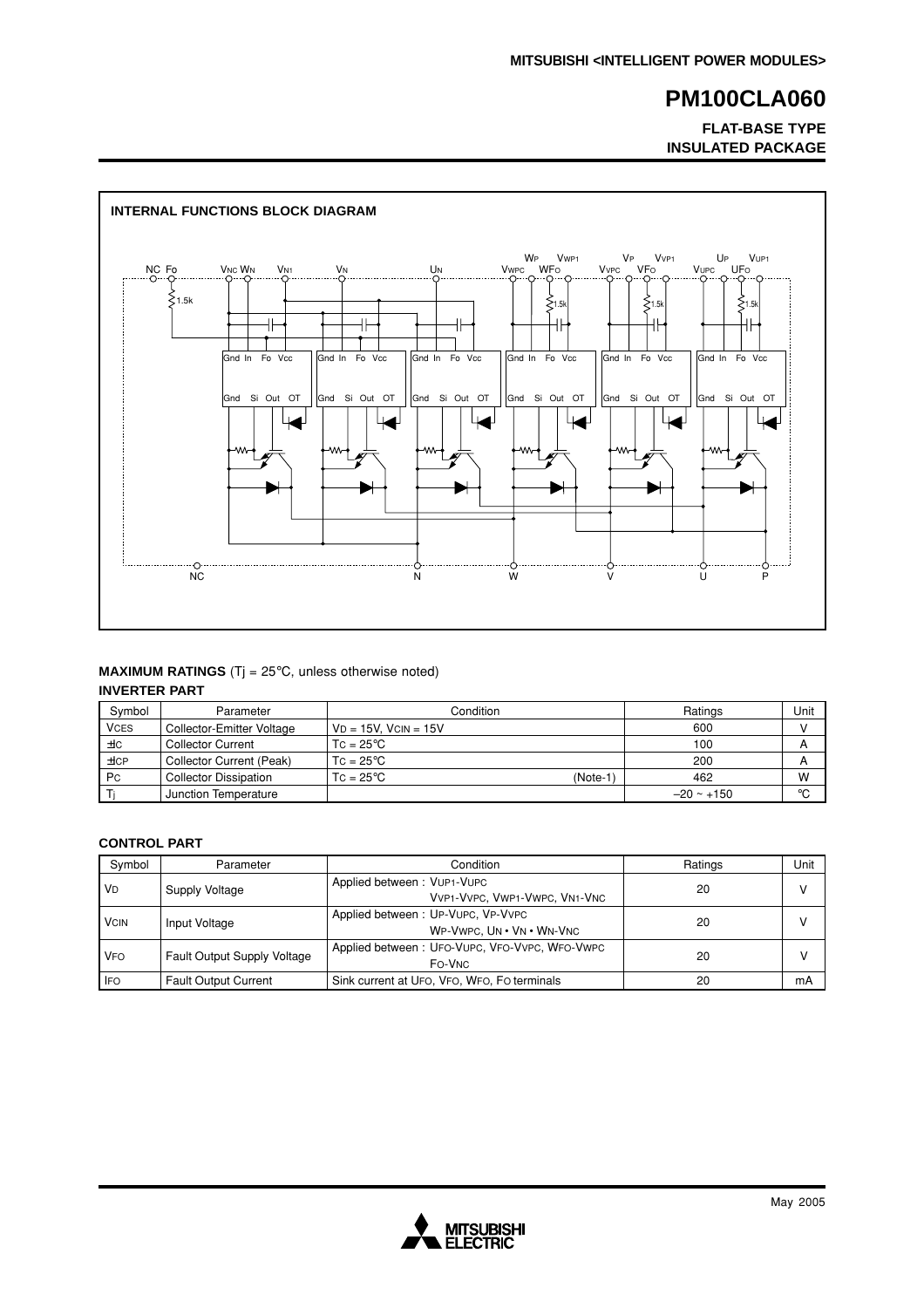#### **FLAT-BASE TYPE INSULATED PACKAGE**

#### **TOTAL SYSTEM**

| Symbol          | Parameter                         | Condition                                                             | Ratings         | Unit |
|-----------------|-----------------------------------|-----------------------------------------------------------------------|-----------------|------|
| <b>VCC(PROT</b> | Supply Voltage Protected by<br>SC | $VD = 13.5 \sim 16.5V$ , Inverter Part,<br>$Ti = +125^{\circ}C$ Start | 400             |      |
| VCC(surge)      | Supply Voltage (Surge)            | Applied between: P-N, Surge value                                     | 500             |      |
| Tsta            | Storage Temperature               |                                                                       | $-40 \sim +125$ | °C   |
| Viso            | <b>Isolation Voltage</b>          | 60Hz, Sinusoidal, Charged part to Base, AC 1 min.                     | 2500            | Vrms |

#### **THERMAL RESISTANCES**

|                     |                                   | Condition                                   |  | Limits |         |                    |  |
|---------------------|-----------------------------------|---------------------------------------------|--|--------|---------|--------------------|--|
| Symbol<br>Parameter |                                   |                                             |  | Typ.   | Max.    | Unit               |  |
| $Rth(i-c)Q$         | Junction to case Thermal          | Inverter IGBT (per 1 element)<br>$(Note-1)$ |  |        | $0.27*$ |                    |  |
| $Rth(i-c)F$         | Resistances                       | Inverter FWDi (per 1 element)<br>$(Note-1)$ |  |        | $0.43*$ | $\rm ^{\circ}$ C/W |  |
| $Rth(c-f)$          | <b>Contact Thermal Resistance</b> | Case to fin, (per 1 module)                 |  |        |         |                    |  |
|                     |                                   | (Note-1)<br>Thermal grease applied          |  |        | 0.038   |                    |  |

\* If you use this value, Rth(f-a) should be measured just under the chips.

(Note-1) Tc (under the chip) measurement point is below. (unit : mm)

| .<br>___<br>. |     |             |             |             |             |             |           |             |             |             |             |                 |             |
|---------------|-----|-------------|-------------|-------------|-------------|-------------|-----------|-------------|-------------|-------------|-------------|-----------------|-------------|
|               | arm |             | JΡ          |             | VP          |             | <b>WP</b> |             | UN          |             | ٧N          | <b>WN</b>       |             |
| axis          |     | <b>IGBT</b> | <b>FWDi</b> | <b>IGBT</b> | <b>FWDi</b> | <b>IGBT</b> | FWDi      | <b>IGBT</b> | <b>FWDi</b> | <b>IGBT</b> | <b>FWDi</b> | $\sqrt{1}$ IGBT | <b>FWDi</b> |
|               |     | 28.3        | 28.0        | 65.0        | 65.2        | 87.0        | 87.2      | 39.3        | 39.5        | 54.0        | 53.7        | 76.0            | 75.7        |
|               |     | $-8.5$      | $\cdots$    | $-8.5$      | .           | $-8.5$      | .         | 6.5         | $-5.2$      | 6.5         | -5.2        | 6.5             | –5.⊾        |



#### **ELECTRICAL CHARACTERISTICS** (Tj = 25°C, unless otherwise noted) **INVERTER PART**

|               | Condition                   |                                              |          |                      | Limits |      |      | Unit       |
|---------------|-----------------------------|----------------------------------------------|----------|----------------------|--------|------|------|------------|
| Symbol        | Parameter                   |                                              |          |                      | Min.   | Typ. | Max. |            |
|               | Collector-Emitter           | $VD = 15V$ , $IC = 100A$                     |          | $Ti = 25^{\circ}C$   |        | 1.6  | 2.1  | v          |
| VCE(sat)      | <b>Saturation Voltage</b>   | $VCN = 0V$                                   | (Fig. 1) | $T_i = 125^{\circ}C$ |        | 1.5  | 2.0  |            |
| <b>VEC</b>    | <b>FWDi Forward Voltage</b> | $-IC = 100A$ , $VD = 15V$ , $VCIN = 15V$     |          | (Fig. 2)             |        | 2.2  | 3.3  | v          |
| ton           |                             |                                              |          |                      | 0.5    | 1.0  | 2.4  |            |
| trr           |                             | $VD = 15V$ , $VCIN = OV \leftrightarrow 15V$ |          |                      |        | 0.2  | 0.4  |            |
| $tc($ on $)$  | Switching Time              | $Vcc = 300V$ , $lc = 100A$                   |          |                      |        | 0.4  | 1.0  | <b>LLS</b> |
| toff          |                             | $T_i = 125^{\circ}C$                         |          |                      |        | 1.2  | 2.5  |            |
| $tc($ off $)$ |                             | Inductive Load                               |          | (Fig. 3, 4)          |        | 0.5  | 1.0  |            |
| <b>ICES</b>   | Collector-Emitter           |                                              |          | $Ti = 25^{\circ}C$   |        |      |      |            |
|               | <b>Cutoff Current</b>       | $VCE = VCES$ , $VCIN = 15V$                  | (Fig. 5) | $Ti = 125^{\circ}C$  |        |      | 10   | mA         |

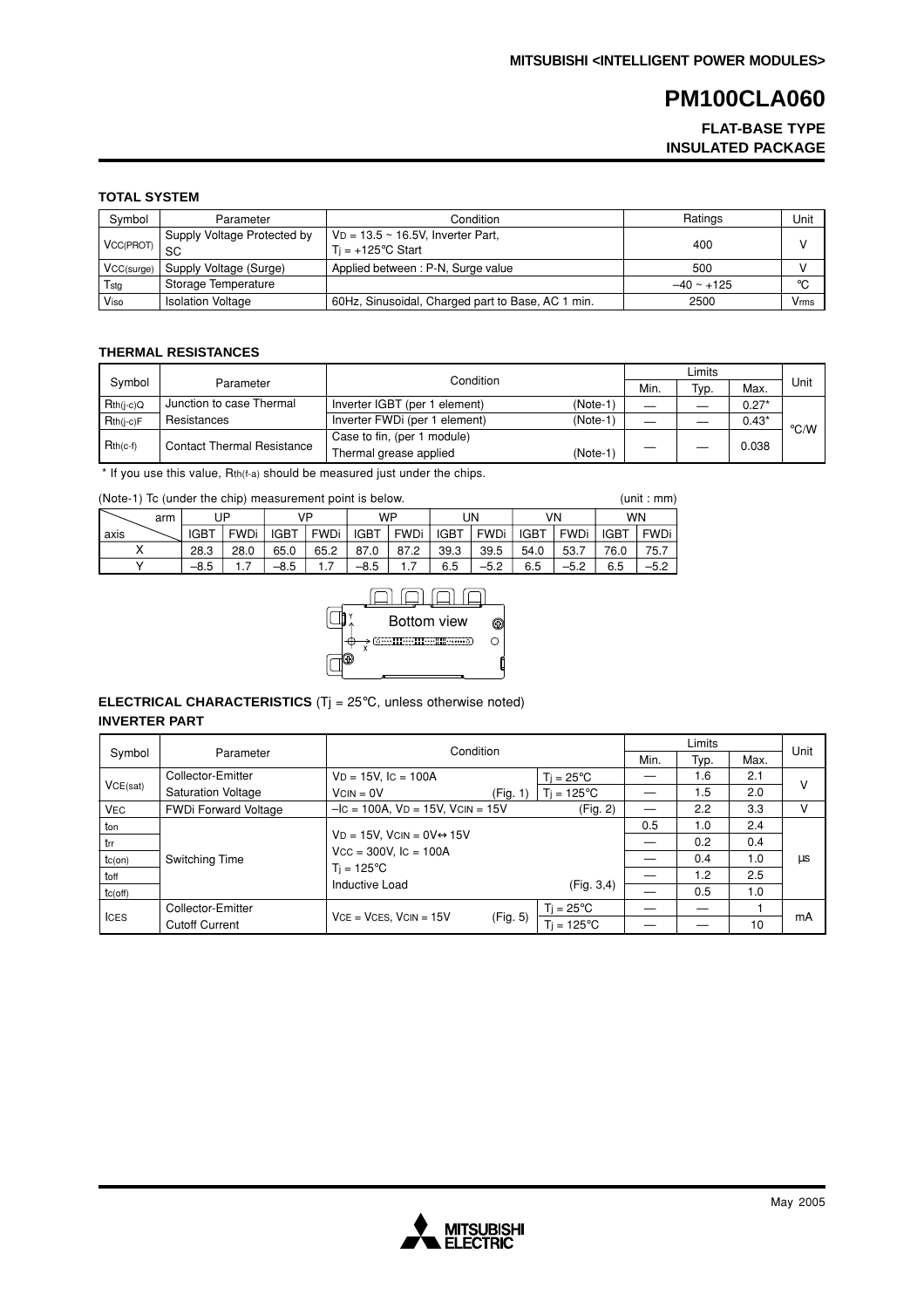#### **FLAT-BASE TYPE INSULATED PACKAGE**

#### **CONTROL PART**

|            |                                            |                                            |                                      | Limits |      |      |        |
|------------|--------------------------------------------|--------------------------------------------|--------------------------------------|--------|------|------|--------|
| Symbol     | Parameter                                  |                                            | Condition                            |        | Typ. | Max. | Unit   |
| ID         | Circuit Current                            | $VD = 15V$ , $VCIN = 15V$                  | <b>VN<sub>1</sub>-V<sub>NC</sub></b> |        | 15   | 25   |        |
|            |                                            |                                            | $V*P1-V*PC$                          |        | 5    | 10   | mA     |
| Vth(ON)    | Input ON Threshold Voltage                 | Applied between: UP-VUPC, VP-VVPC, WP-VWPC |                                      | 1.2    | 1.5  | 1.8  | $\vee$ |
| Vth(OFF)   | Input OFF Threshold Voltage                | $UN \cdot VN \cdot WN\text{-}VNC$          |                                      | 1.7    | 2.0  | 2.3  |        |
| <b>SC</b>  | Short Circuit Trip Level                   | $-20 \le T_i \le 125^{\circ}$ C, VD = 15V  | (Fig. 3, 6)                          | 200    |      |      | A      |
| toff(SC)   | <b>Short Circuit Current Delay</b><br>Time | $VD = 15V$                                 | (Fig. 3, 6)                          |        | 0.2  |      | μs     |
| OT         | Over Temperature Protection                | $VD = 15V$                                 | Trip level                           | 135    | 145  |      | °C     |
| OTr        |                                            | Detect Ti of IGBT chip                     | Reset level                          |        | 125  |      |        |
| <b>UV</b>  | Supply Circuit Under-Voltage               | $-20 \leq T_i \leq 125^{\circ}C$           | Trip level                           | 11.5   | 12.0 | 12.5 | $\vee$ |
| <b>UVr</b> | Protection                                 |                                            | Reset level                          |        | 12.5 |      |        |
| IFO(H)     | <b>Fault Output Current</b>                | $VD = 15V$ , $VFO = 15V$                   | $(Note-2)$                           |        |      | 0.01 | mA     |
| IFO(L)     |                                            |                                            |                                      |        | 10   | 15   |        |
| tFO        | Minimum Fault Output Pulse<br>Width        | $VD = 15V$                                 | $(Note-2)$                           | 1.0    | 1.8  |      | ms     |

(Note-2) Fault output is given only when the internal SC, OT & UV protections schemes of either upper or lower arm device operate to protect it.

#### **MECHANICAL RATINGS AND CHARACTERISTICS**

|        |                 |               |           |      | Limits |      |             |  |
|--------|-----------------|---------------|-----------|------|--------|------|-------------|--|
| Svmbol | Parameter       | Condition     | Min.      | Тур. | Max.   | Unit |             |  |
|        | Mounting torque | Main terminal | screw: M5 | 2.5  | 3.0    | 3.5  | $N \cdot m$ |  |
|        | Mounting torque | Mounting part | screw: M5 | 2.5  | 3.0    | 3.5  | $N \cdot m$ |  |
|        | Weight          |               |           |      | 380    |      |             |  |

#### **RECOMMENDED CONDITIONS FOR USE**

| Symbol                | Parameter                                 | Condition                                                                 | Recommended value | Unit |
|-----------------------|-------------------------------------------|---------------------------------------------------------------------------|-------------------|------|
| <b>Vcc</b>            | Supply Voltage                            | Applied across P-N terminals                                              | $\leq 400$        |      |
| <b>V</b> <sub>D</sub> | <b>Control Supply Voltage</b>             | Applied between: VUP1-VUPC, VVP1-VVPC<br>VWP1-VWPC, VN1-VNC<br>$(Note-3)$ | $15 + 1.5$        |      |
| VCIN(ON)              | Input ON Voltage                          | Applied between: UP-VUPC, VP-VVPC, WP-VWPC                                | $\leq 0.8$        |      |
| VCIN(OFF)             | Input OFF Voltage                         | $UN \cdot VN \cdot WN\text{-}VNC$                                         | $\geq 9.0$        |      |
| fPWM                  | PWM Input Frequency                       | Using Application Circuit of Fig. 8                                       | $\leq 20$         | kHz  |
| tdead                 | Arm Shoot-through<br><b>Blocking Time</b> | For IPM's each input signals<br>(Fig. 7)                                  | > 2.0             | μs   |

(Note-3) With ripple satisfying the following conditions: dv/dt swing ≤ ±5V/µs, Variation ≤ 2V peak to peak

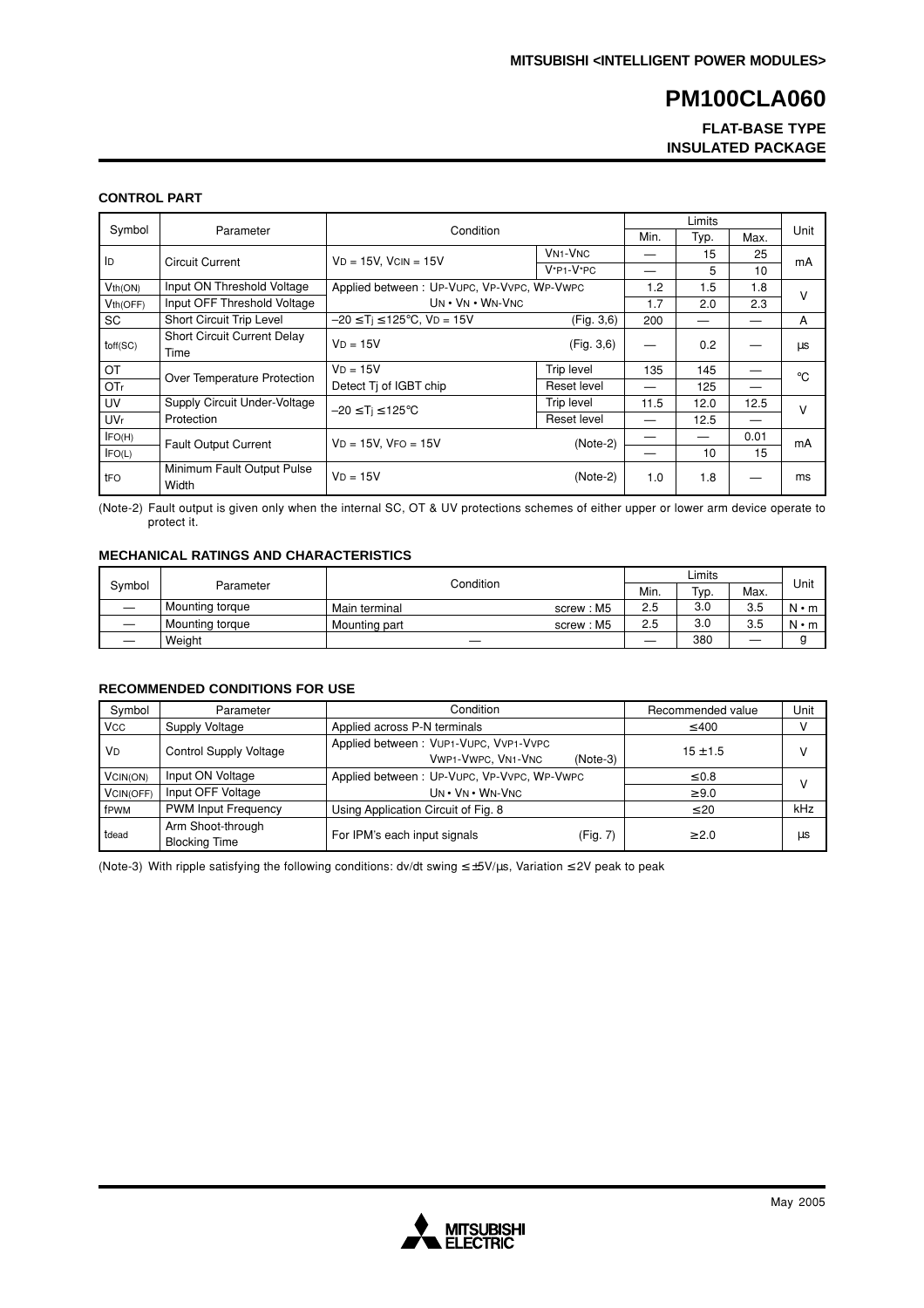**FLAT-BASE TYPE INSULATED PACKAGE**

#### **PRECAUTIONS FOR TESTING**

1. Before appling any control supply voltage (VD), the input terminals should be pulled up by resistores, etc. to their corresponding supply voltage and each input signal should be kept off state.

After this, the specified ON and OFF level setting for each input signal should be done.

2. When performing "SC" tests, the turn-off surge voltage spike at the corresponding protection operation should not be allowed to rise above VCES rating of the device.

(These test should not be done by using a curve tracer or its equivalent.)







Fig. 3 Switching time and SC test circuit Fig. 4 Switching time test waveform





Fig. 6 SC test waveform



1.5V: Input on threshold voltage Vth(on) typical value, 2V: Input off threshold voltage Vth(off) typical value

Fig. 7 Dead time measurement point example

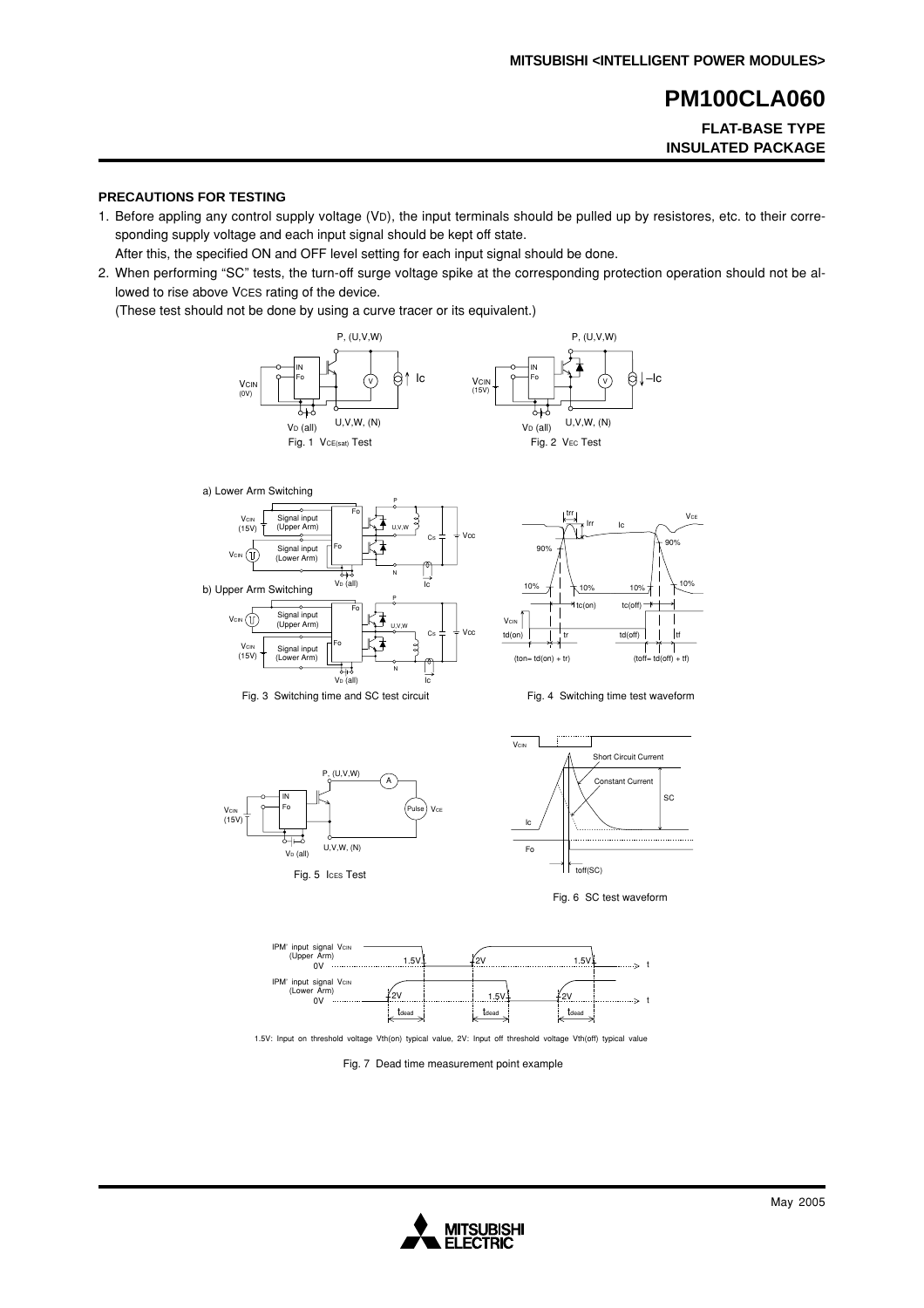**FLAT-BASE TYPE INSULATED PACKAGE**



Fig. 8 Application Example Circuit

#### **NOTES FOR STABLE AND SAFE OPERATION ;**

- •Design the PCB pattern to minimize wiring length between opto-coupler and IPM's input terminal, and also to minimize the stray capacity between the input and output wirings of opto-coupler.
- •Connect low impedance capacitor between the Vcc and GND terminal of each fast switching opto-coupler.
- •Fast switching opto-couplers: tPLH, tPHL <sup>≤</sup> 0.8µs, Use High CMR type.
- •Slow switching opto-coupler: CTR > 100%
- •Use 4 isolated control power supplies (VD). Also, care should be taken to minimize the instantaneous voltage charge of the power supply.
- •Make inductance of DC bus line as small as possible, and minimize surge voltage using snubber capacitor between P and N terminal.
- •Use line noise filter capacitor (ex. 4.7nF) between each input AC line and ground to reject common-mode noise from AC line and improve noise immunity of the system.

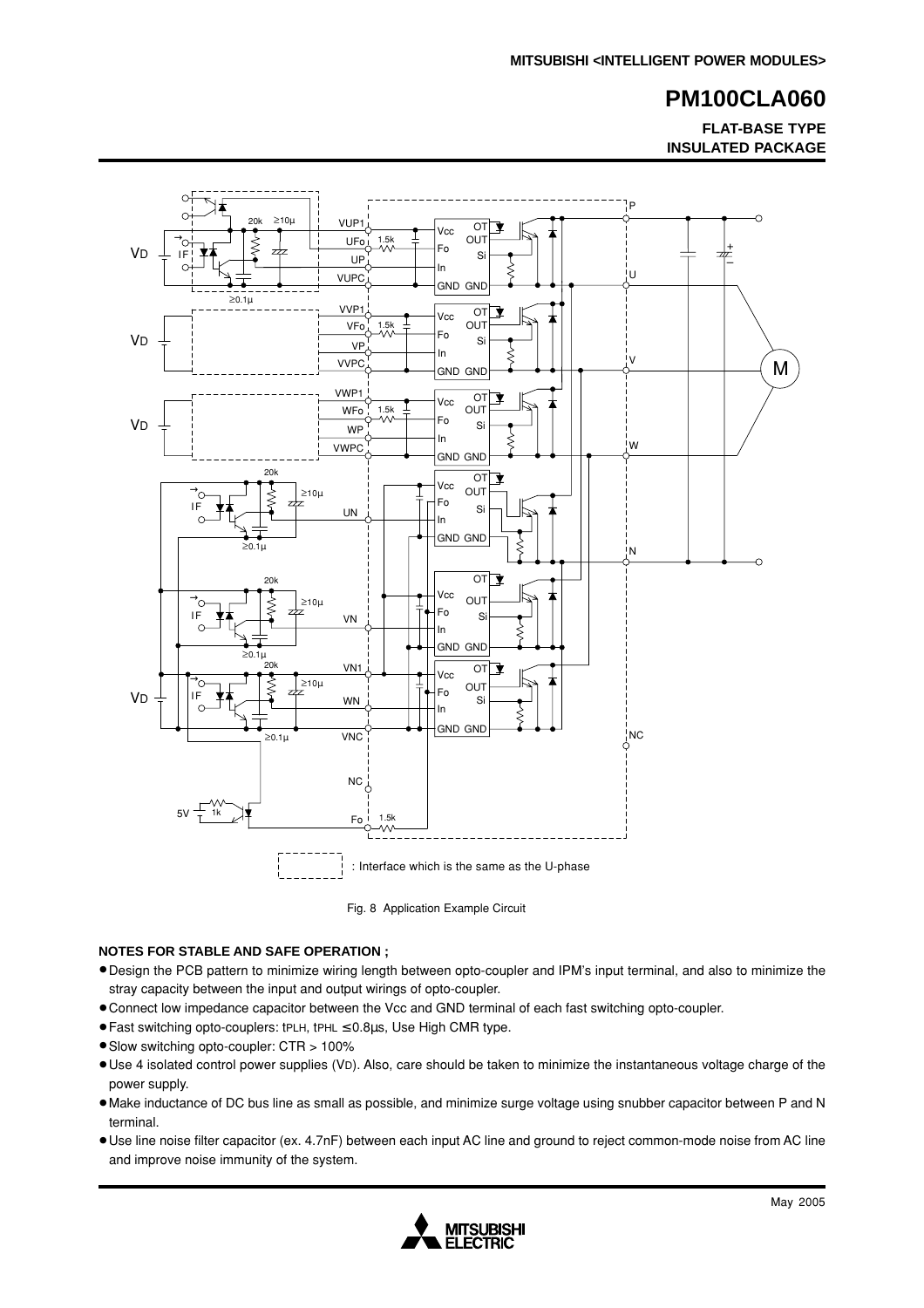#### **FLAT-BASE TYPE INSULATED PACKAGE**



**PERFORMANCE CURVES**

COLLECTOR-EMITTER VOLTAGE VCE (V)







**SWITCHING TIME CHARACTERISTICS (TYPICAL)**



**SWITCHING LOSS CHARACTERISTICS**